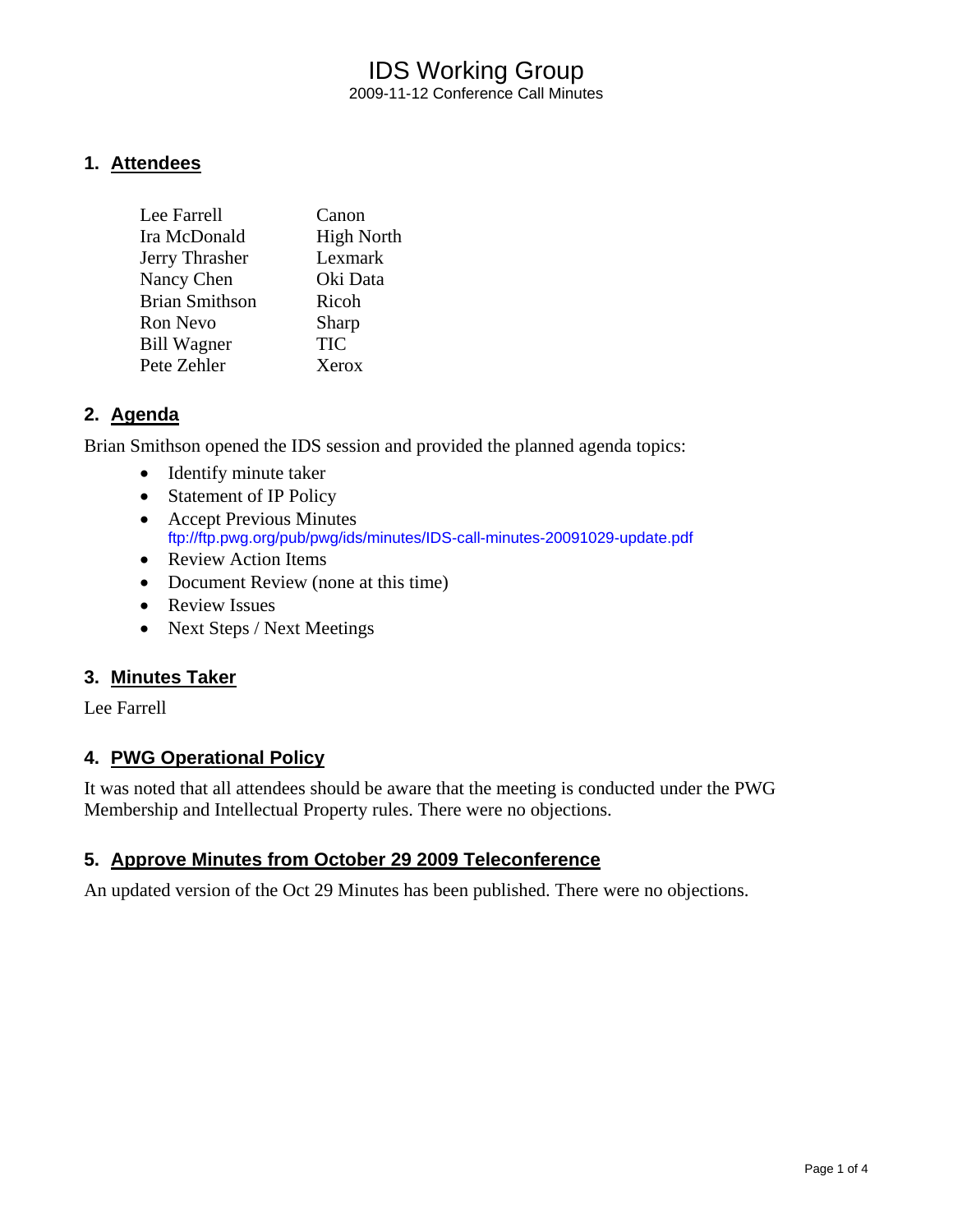# IDS Working Group

2009-11-12 Conference Call Minutes

## **6. Review Action Items**

NOTE: The latest Action Item spreadsheet is available at: <ftp://ftp.pwg.org/pub/pwg/ids/ActionItems/>

- AI 001: Randy Turner will try to find other contacts that would be willing to work with the PWG to help deploy NEA health assessment. (Juniper, Symantec, Cisco are suggested candidates.) Is someone willing to sit down with the PWG and "have discussions"?
- → *Brian reported that Steve Hanna has sent Randy comments on the NEA mapping document draft. Randy was planning to update the draft with new additions, and reflecting Steve's comments on the current text.*
- → *ONGOING*

The following excerpt was read from a message received from Randy on Oct 30:

I had a discussion with Steve about contacting Symantec, as well as other vendors doing server-side validation frameworks for NAC. I'm still working on accumulating vendors that are doing NAC server-side stuff for TNC/NEA and MSNAP-compatible solutions. I hope to have something by our next teleconference. I have several vendor names but am trying to figure out the contact points within these organizations that would be relevant for hardcopy vendors to contact. By our next teleconference, I will supply a lot more information about Symantec and how IDS folks can start research interoperability and experimenting with Symantec regarding NAC/NAP.

- AI 010: Brian Smithson will investigate whether a formal relationship document can be created between TCG and PWG. He will find out their position on liaison agreements.
- → *TCG Board says we can continue with the existing informal relationship. It will be similar to the relationship held with the IEEE P2600 group. [Status information, but no document access.]*
- → *Ira McDonald has volunteered as HCWG co-Chair. Ira and/or Brian will provide Liaison reports to the PWG in the future.*
- → *CLOSED*

AI 023: Mike Fenelon will take on the responsibility for creating a "value proposition" document to help justify the reason behind HCD NAP development. Peter Cybuck and Ron Nevo will provide market information as possible.

- → *Ron says that he and Peter are waiting for input from Mike. Mike is still in process to coordinate with Jane Maliouta replacement on this task.*
- → *OPEN*

AI 025: Peter Cybuck will do some market research about whether customers will accept the proposed method of gaining network access via SCCM.

→ *No new information available.* 

→ *OPEN*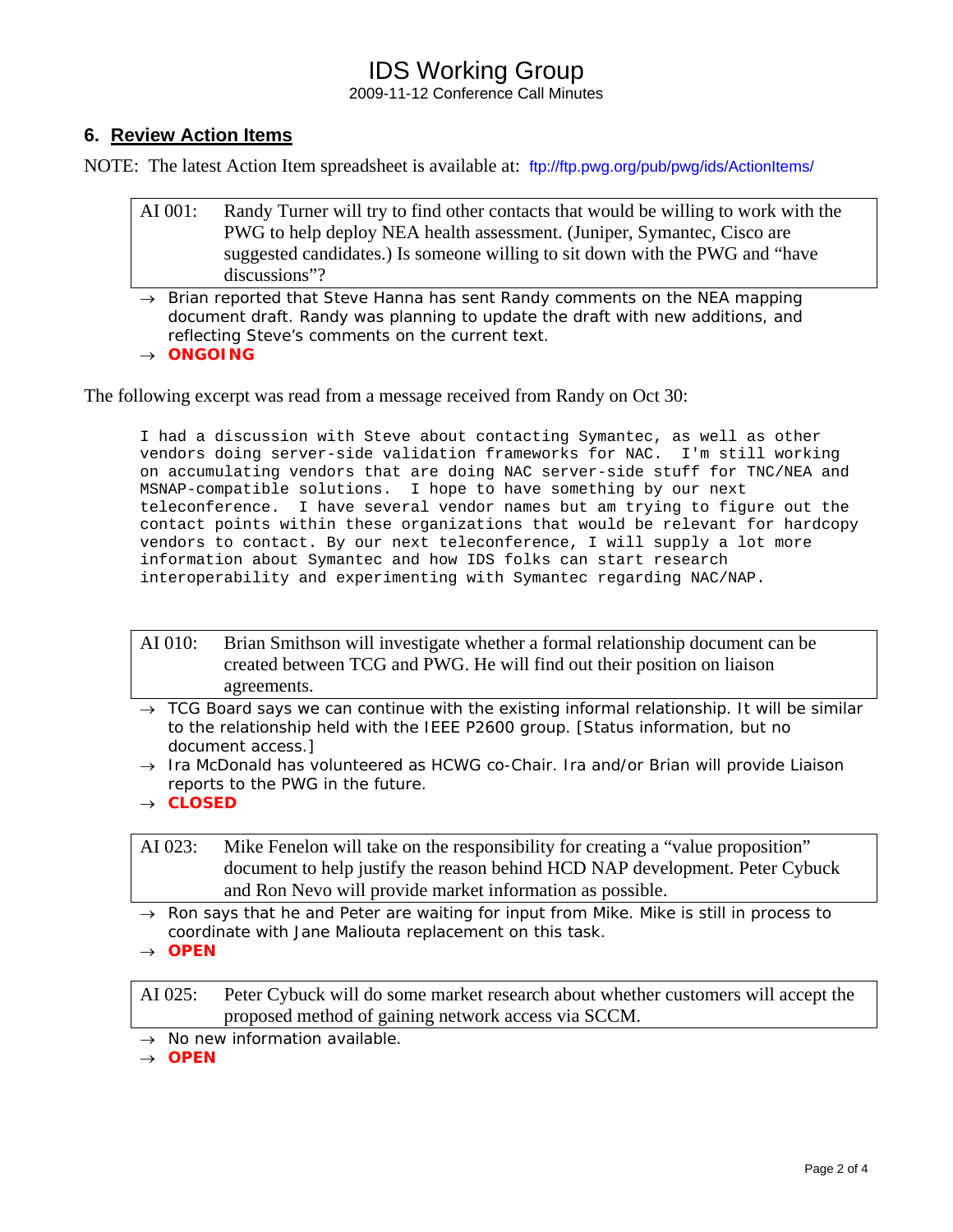# IDS Working Group

2009-11-12 Conference Call Minutes

| AI 026: | Joe Murdock will follow up with Eran Dvir (Microsoft) about the SCCM issues, |
|---------|------------------------------------------------------------------------------|
|         | questions, and capabilities.                                                 |

→ *No new information available.* 

→ *OPEN* 

AI 027: Joe Murdock will add NAP System Health ID to NAP Binding document and determine how to register a PWG system health ID value.

→ *No new information available.* 

→ *OPEN*

## **7. Document Review**

There have been no document updates to review.

# **8. Review Issues**

The major open issue regarding the market perceived value of pursuing SCCM/NAP binding support for IDS Health Attributes remains open. The group is apparently in a waiting mode. What will the group plan to do at the next IDS face-to-face meeting in December?

What other items could/should the IDS group focus on? Should there be any attempt to create a "PWGsponsored" SHV?

A question was raised regarding the method of supporting multiple vendor-specific SHVs.

| AI 028:           | Jerry Thrasher will send a note to Mike Fenelon to find out if how it is possible to |
|-------------------|--------------------------------------------------------------------------------------|
|                   | handle multiple SHVs for the same environment, the same device class, and            |
|                   | [possibly] the same SMI number (i.e., PWG)?                                          |
| $\rightarrow$ NEW |                                                                                      |

Is the NAP Binding document ready [pending a prototype] to be marked "stable"? Although a prototype is still needed, the document appears to be "technically complete"—or at least close. What do we need to do to finish this specification?

It was suggested that we could focus on NEA next. It was noted that there might be an advantage to have another co-Editor for the NEA binding specification. Perhaps it would help the rate of progress on this activity? Jerry volunteered to send a note to Randy about this idea. Will there be an NEA draft available to review at the face-to-face meeting?

Ira suggested that the group might consider other security topics beyond Health Assessment. The following items were raised:

- security issues with regard to remediation
- security as it affects device discovery and advertising
- security issues coming out of the MFD WG
- the initialization process of a Health Assessment system could also be addressed. How do the initial values for Health Assessment get established and distributed?